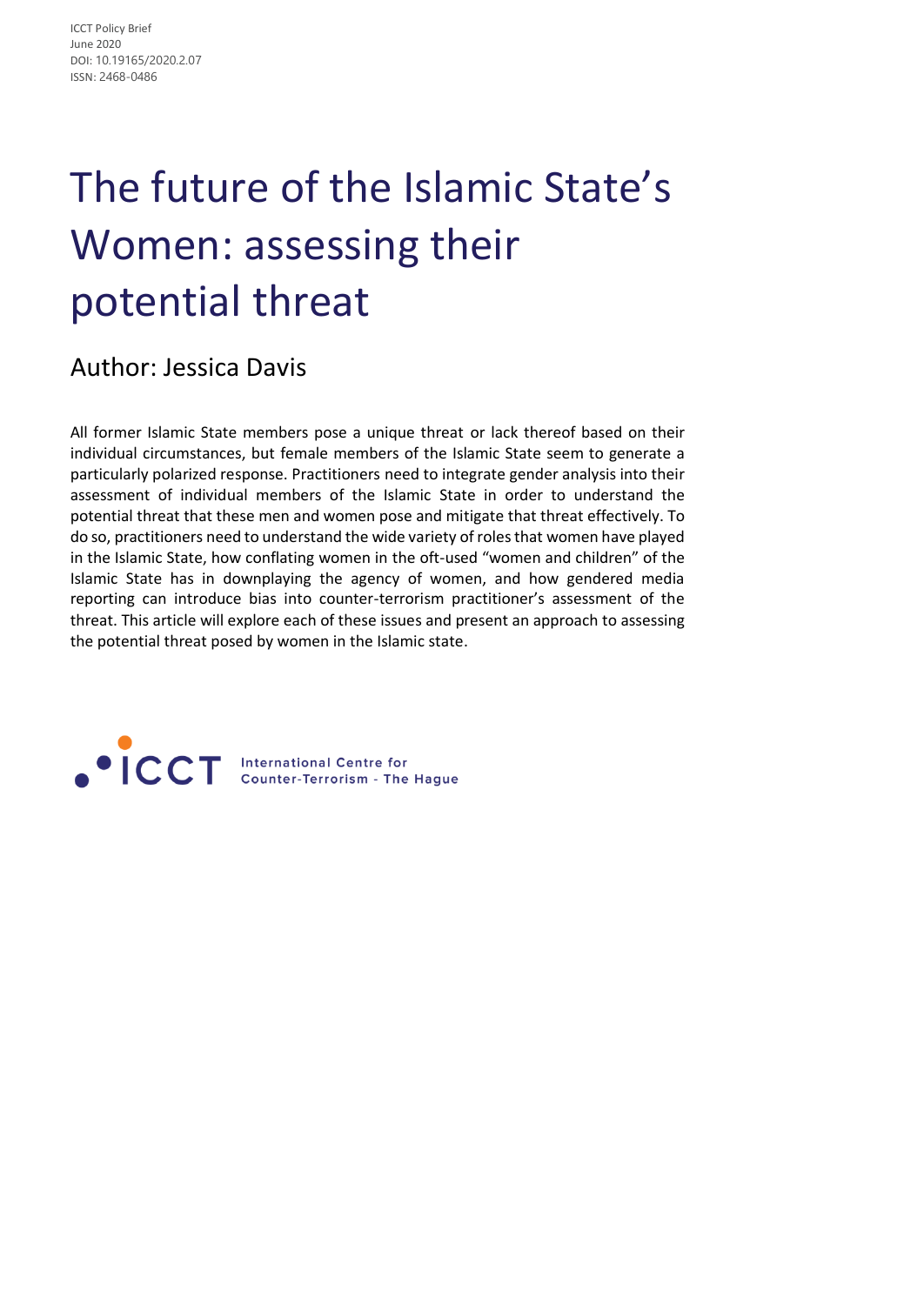

#### Introduction

In recent months, the question of what to do with foreign members<sup>1</sup> of the Islamic State has been overshadowed by the global COVID19 pandemic. The health crisis should instead result in an increased focus on the issue. Foreign Islamic State members are being held in crowded prisons and camps, and are at serious risk of being infected by the virus and further spread the virus. Despite this, little action has been taken to deal with the foreign members of the Islamic State. Currently, four main options are being exercised by states, but without coordination or consensus: hold them in (indeterminate) detention in Syria, try them for their crimes in Syria or Iraq, try them at an international tribunal, or repatriate them to their home countries to face arrest, prosecution, and/or reintegration. <sup>2</sup> All of these options present risks in terms of potential re-engagement by the foreign members of the Islamic State. All former Islamic State members pose a unique threat<sup>3</sup> (or lack thereof) based on their individual circumstances, but female members of the Islamic State seem to generate a particularly polarized response. Ultimately, practitioners need to integrate gender analysis into their assessment of individual members of the Islamic State in order to understand the potential threat that these men and women pose and mitigate that threat effectively. To do so, practitioners need to understand the wide variety of roles that women have played in the Islamic State, how conflating women in the oft-used "women and children" of the Islamic State has in downplaying the agency of women, and how gendered media reporting can introduce bias into counter-terrorism practitioner's assessment of the threat. This article will explore each of these issues and present an approach to assessing the potential threat posed by women in the Islamic state. Policy recommendations flowing from this analysis include:

- a. The development/implementation of gender awareness training for counterterrorism practitioners and the development of tools and policies to support intelligence and evidence collection based on threat (and not just gender);
- b. The development of standardized threat assessment tools that incorporate (but do not rely solely on) gender;

<sup>………………………………………………………………………………………………………………………</sup>

<sup>&</sup>lt;sup>1</sup> In this article, membership in the Islamic State is conceived broadly. This categorization does not address the nuances of different recruitment schemes or the role of coercion. Coerced recruitment has only minimal bearing on the current threat that individuals may pose due to the shifting nature of intent, indoctrination processes, etc. It remains highly relevant for the potential prosecution of Islamic State members, however, and this article acknowledges that there is no binary distinction between perpetrator and victim in the case of members of the Islamic State – many are both.

<sup>2</sup> See Leah West, Amarnath Amarasingam, and Jessica Davis, Policy Options. "Where's the Plan for Canadian ISIS Members in Custody Overseas?" Accessed November 20, 2019, Brian Jenkins, Combating Terrorism Center at West Point. "Options for Dealing with Islamic State Foreign Fighters Currently Detained in Syria," May 29, 2019. [https://ctc.usma.edu/options-dealing-islamic-state-foreign-fighters-currently-detained](https://ctc.usma.edu/options-dealing-islamic-state-foreign-fighters-currently-detained-syria/)[syria/](https://ctc.usma.edu/options-dealing-islamic-state-foreign-fighters-currently-detained-syria/), and Emma Broches, "Accountability for Islamic State Fighters: What Are the Options? - Lawfare." Accessed November 20, 2019. [https://www.lawfareblog.com/accountability-islamic-state-fighters-what](https://www.lawfareblog.com/accountability-islamic-state-fighters-what-are-options)[are-options.](https://www.lawfareblog.com/accountability-islamic-state-fighters-what-are-options)

<sup>&</sup>lt;sup>3</sup> For the purposes of this article, threat is defined as intent and capability to engage in terrorist activity, drawing on a similar definition in Bart Schuurman and Quirine Eijkman. "Indicators of terrorist intent and capability: Tools for threat assessment." *Dynamics of Asymmetric Conflict* 8, no. 3 (2015): 215-231. Terrorist activity itself refers to travelling to join a terrorist group, conducting terrorist attacks (or attempting to), and supporting terrorist groups and terrorist actors through activities such as financing. Practitioner literature also suggests considering planning and preparation activities as part of the threat assessment in investigations. Canadian Security Intelligence Service Indicators of Mobilization to Violence (Terrorism). Available from https://www.canada.ca/content/dam/csis-scrs/documents/publications/IMV - Terrorism-[Research-Key-findings-eng.pdf](https://www.canada.ca/content/dam/csis-scrs/documents/publications/IMV_-_Terrorism-Research-Key-findings-eng.pdf) Accessed 2019 11 01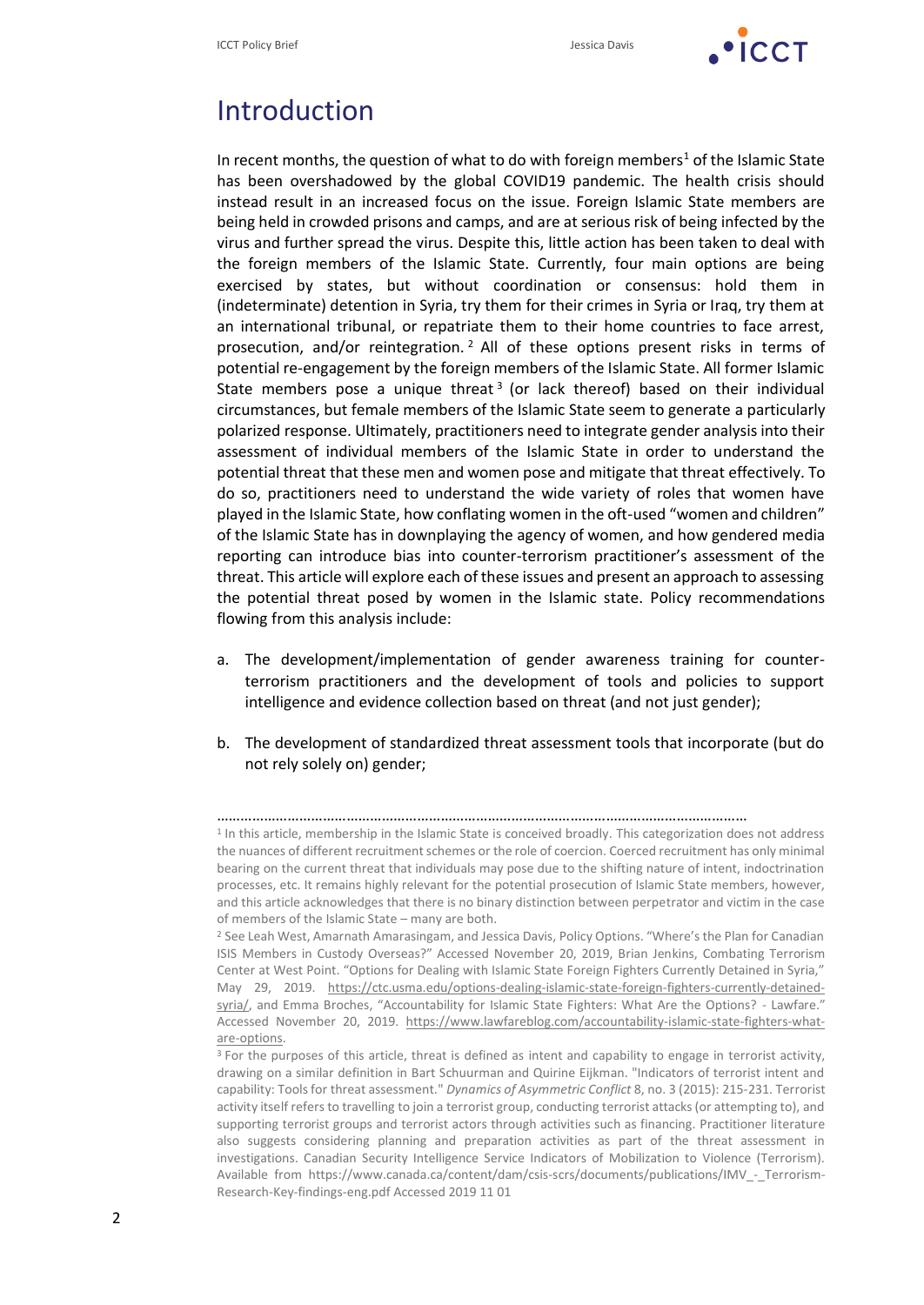

- c. The analysis of prior counter-terrorism investigations potentially impacted by gender bias and identification of lessons learned;
- d. The development of media training and guidelines for reporting on women / gender in terrorism; and
- e. A commitment from policy advocates and practitioners to assess and treat women and children separately terms of their criminal responsibility and potential threat.

The implementation of these policies internationally will help states assess the potential threat posed by female members (or former members) of the Islamic State in a way that incorporates gender, but is not blinded by it, ensuring a more accurate and evidencebased approach to threat assessment and counter-terrorism practices.

#### Women's roles within the Islamic State

Women were recruited into the Islamic State on an unprecedented scale,<sup>4</sup> enabled by modern communication technologies that helped women overcome traditional barriers to entry into terrorist groups such as lack of information about the group, lack of extremist social network, and a lack of publicized role for women.<sup>5</sup> Understanding the roles that these women played in the group can inform assessments about their potential for further terrorist activity. Their prior roles, training, and capabilities can speak to future possibilities and their likelihood of success, although this will also be informed by whether or not they maintain a terrorist intent. Many women also engaged in terrorist activity without formally joining the Islamic State – instead, they perpetrated (or attempted to perpetrate) attacks in the name of the group outside of Islamic State territory, or supported the group in other ways.

One of the most visible roles for women in the Islamic state proper was that of mother and wife, but they were also recruiters<sup>6</sup> and enforcers of sharia law, served in the Islamic State's intelligence apparatus<sup>7</sup> and in other aspects of the state and its institutions.<sup>8</sup> While women were first recruited into the Islamic State to fill less operational roles, a shift in the Islamic State's official position on women in combat occurred between December 2016 and July 2017. In December 2016, women were encouraged to engage in defensive jihad, while by July 2017, they were encouraged to "take up arms in combative jihad."<sup>9</sup> The group's first attempted female suicide bombing occurred in

<sup>………………………………………………………………………………………………………………………</sup>

<sup>4</sup> Gina Vale, Women in Islamic State: From Caliphate to Camps, ICCT Policy Brief, October 2019.

<sup>5</sup> Jessica Davis. Women in modern terrorism: from liberation wars to global jihad and the Islamic State. Rowman & Littlefield, 2017, pp. 2-3

<sup>6</sup> See Alexandra Sims, "Sally Jones: Isis recruiter 'issues series of terror threats against UK cities' over Twitter", The Independent, 25 May 2016, available from [https://www.independent.co.uk/news/world/middle-east/sally-jones-isis-recruiter-issues-series-of-terror](https://www.independent.co.uk/news/world/middle-east/sally-jones-isis-recruiter-issues-series-of-terror-threats-to-uk-cities-over-twitter-a7049066.html)[threats-to-uk-cities-over-twitter-a7049066.html](https://www.independent.co.uk/news/world/middle-east/sally-jones-isis-recruiter-issues-series-of-terror-threats-to-uk-cities-over-twitter-a7049066.html) accessed 2019 11 01, and Rachel Davis, "What Do They See? A Look at the Appeal of IS to Young Muslim Women Raised in the United Kingdom", Illini Journal of International Security, 1:1

<sup>7</sup> Vera Mironova, Ekaterina Sergatskova, & Karam Alhamad,"ISIS' Intelligence Service Refuses to Die" Foreign Affairs. November 22, 2017. Available from [https://www.foreignaffairs.com/articles/iraq/2017-11-22/isis](https://www.foreignaffairs.com/articles/iraq/2017-11-22/isis-intelligence-service-refuses-die)[intelligence-service-refuses-die](https://www.foreignaffairs.com/articles/iraq/2017-11-22/isis-intelligence-service-refuses-die) Accessed 2017 11 24

<sup>8</sup> Hamoon Khelghat-Doost, "The Strategic Logic of Women in Jihadi Organizations." *Studies in Conflict & Terrorism* 42, no. 10 (2019): 853-877, p.868

<sup>9</sup> Charlie Winter & Devorah Margolin, The Mujahidat Dilemma: Female Combatants and the Islamic State, CTC Sentinel 10(7), August 2017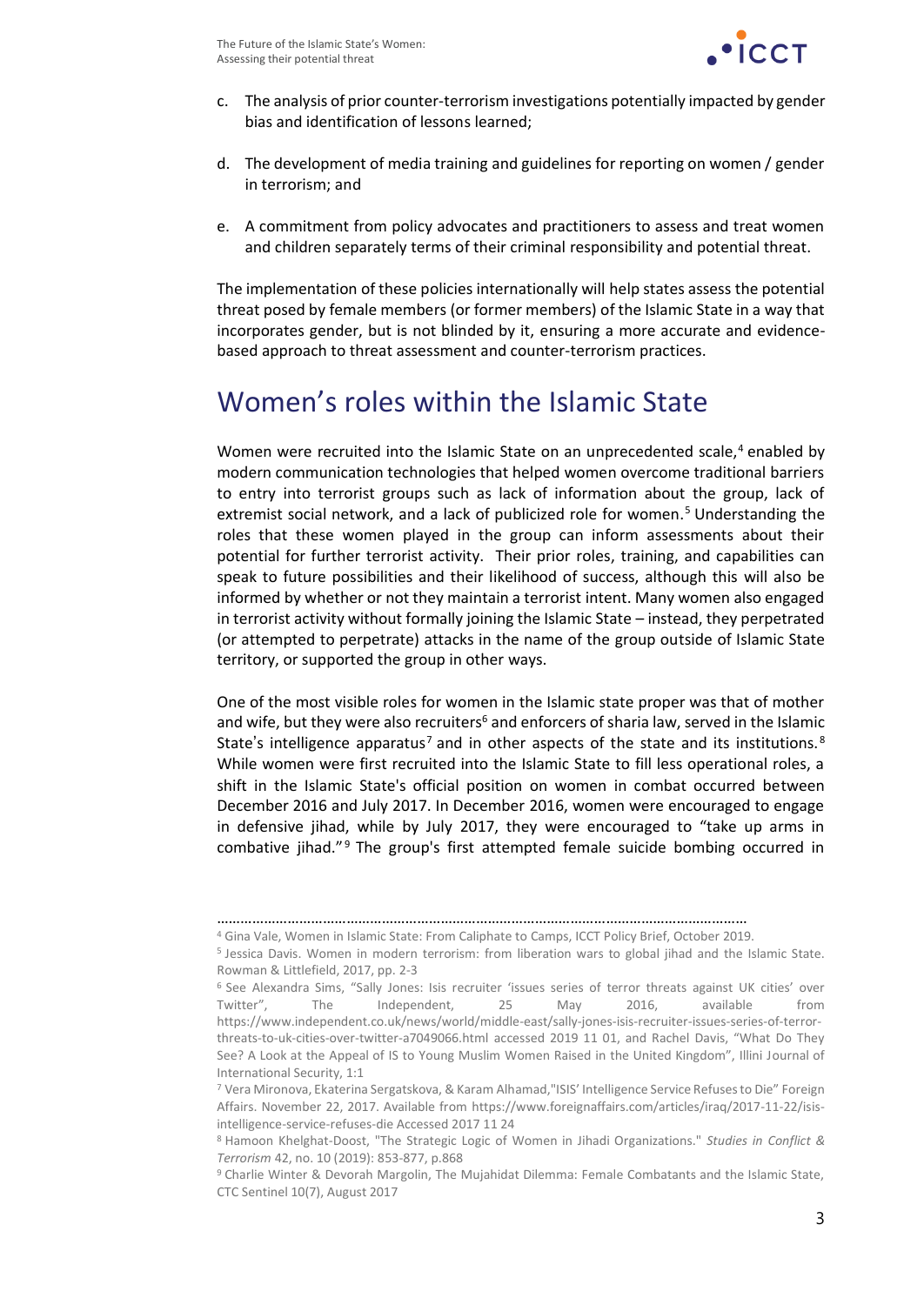

February 2017,<sup>10</sup> while the group's first successful attack by a woman occurred in June 2017.<sup>11</sup>

Many of the foreign women in the Islamic State aspired to carry out attacks, be they in Syria, Iraq, or in their country of origin, and they may have been trained in this activity.<sup>12</sup> According to the returnees interviewed by French journalist David Thomson, all the women in the Islamic State wanted to fight.<sup>13</sup> The group may have actively encouraged women to train as female suicide bombers: they established the Al-Zawra school, which provided education and training for women, including in explosive belts and suicide bombings as well as domestic work, first aid, Islam and Sharia law, social media and computer programs.<sup>14</sup> There were also other sporadic media reports of women being trained as suicide bombers for the group. For instance, in October 2016, news reports surfaced of a woman thought to be responsible for recruiting female suicide bombers. She was reported to have fled the Islamic State with a financier for the group.<sup>15</sup> The Islamic State also referred to women engaging in combat operations in its internal documents and celebrated their actions, and there has been no evidence of an explicit and outright prohibition on women in combat.<sup>16</sup> The fall of the caliphate has affected these roles by limiting women's involvement in the state apparatus, but many roles remain intact, and in one of the largest detention facilities for women who joined the Islamic State, al-Hol camp, they continue to engage in many of these activities, $^{17}$  even replicating the structures of the Islamic State itself.<sup>18</sup>

There have been relatively few female suicide attacks in Syria and Iraq despite evidence suggesting the existence of trained and willing female suicide bombers within the Islamic State. It remains possible that training groups did exist, but the members were killed during the heavy fighting and bombings of 2016-2017. Alternatively, these groups may have been fictitious, meant to encourage recruitment while also serving as an information operations campaign against the group's enemies. Whatever the case, the potential for female Islamic State members to engage in a variety of terrorist activity needs to be taken seriously, and the possibility exists that some of the women currently detained in Syria were trained in combat and/or to conduct terrorist attacks.

Female supporters of the terrorist organization have not been confined to Iraq and Syria; the group also has female supporters around the world who spread propaganda, engage

<sup>………………………………………………………………………………………………………………………</sup>

<sup>10</sup> Mohamed Mostafa, IS female bomber arrested in eastern Mosul before attacking school, Iraqi News, 27 Feb 2019, available from [https://www.iraqinews.com/iraq-war/female-bomber-arrested-eastern-mosul](https://www.iraqinews.com/iraq-war/female-bomber-arrested-eastern-mosul-attacking-school/)[attacking-school/](https://www.iraqinews.com/iraq-war/female-bomber-arrested-eastern-mosul-attacking-school/) Accessed 2019 11 07

<sup>11</sup> Reuters, Female suicide bomber kills 31 in busy Iraqi market, New Straits Times, 10 June 2017, available from <https://www.nst.com.my/world/2017/06/247444/female-suicide-bomber-kills-31-busy-iraqi-market> Accessed 2019 11 07

<sup>&</sup>lt;sup>12</sup> In this instance, this refers specifically to the foreign female contingent of the Islamic State due to lack of research on Syrian and Iraqi female members of the group.

<sup>&</sup>lt;sup>13</sup> David Thomson, Les Revenants. Ils étaient partis faire le jihad, ils sont de retour en France. Le Seuil, 2016. p.180-1

<sup>14</sup> "Cooking and Killing: Islamic State Opens Finishing School for Girls", Haaretz, 18 October 2014, available fro[m https://www.haaretz.com/is-opens-finishing-school-for-girls-1.5316777](https://www.haaretz.com/is-opens-finishing-school-for-girls-1.5316777) Accessed 2019 11 02

<sup>15</sup> Amir Abdallah, "ISIS finance and recruitment official disappear with millions of dollars", Iraqi News, October 26, 2016. Available from [http://www.iraqinews.com/iraq-war/isis-financial-recruitment-officials](http://www.iraqinews.com/iraq-war/isis-financial-recruitment-officials-disappeared-along-millions-dollars/)[disappeared-along-millions-dollars/](http://www.iraqinews.com/iraq-war/isis-financial-recruitment-officials-disappeared-along-millions-dollars/) Accessed 2017 02 10

<sup>&</sup>lt;sup>16</sup> Aymenn Jawad Al-Tamimi, "ISIS's Female Suicide Bombers Are No Myth" Foreign Affairs, September 22, 2017 available from [https://www.foreignaffairs.com/articles/syria/2017-09-22/isis-female-suicide](https://www.foreignaffairs.com/articles/syria/2017-09-22/isis-female-suicide-bombers-are-no-myth)[bombers-are-no-myth](https://www.foreignaffairs.com/articles/syria/2017-09-22/isis-female-suicide-bombers-are-no-myth) Accessed 2019 11 01

<sup>&</sup>lt;sup>17</sup> Gina Vale, Women in Islamic State: From Caliphate to Camps, ICCT Policy Brief, October 2019. p.6

<sup>&</sup>lt;sup>18</sup> Natalia Sancha,"ISIS women impose their own caliphate in Syria's Al Hol camp", El Pais, 25 October 2019, available from [https://elpais.com/elpais/2019/10/25/inenglish/1571990542\\_345221.html](https://elpais.com/elpais/2019/10/25/inenglish/1571990542_345221.html) Accessed 2019 11 01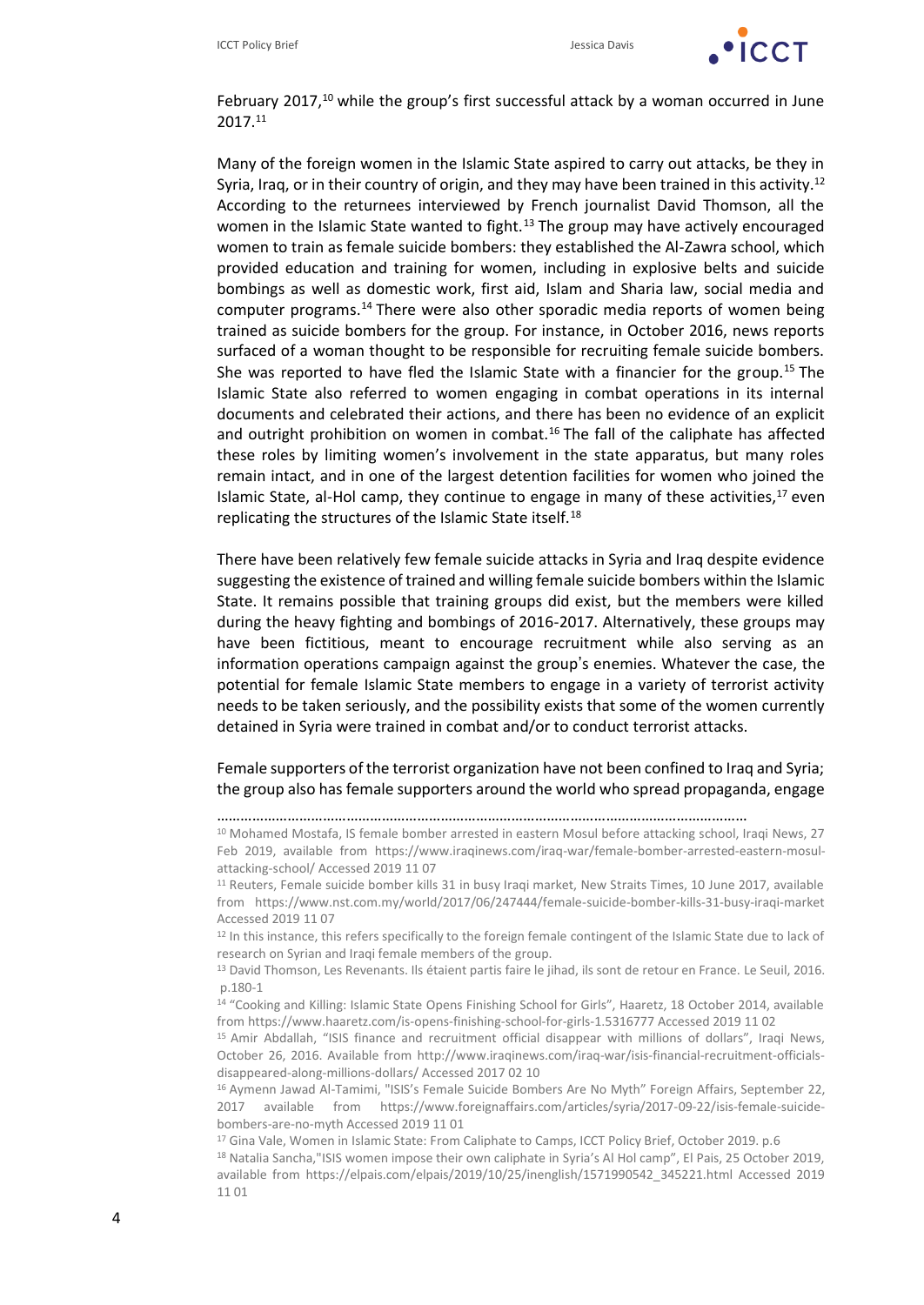

in recruitment and radicalization activities, and plan and conduct terrorist attacks. Outside of the caliphate, women have been removed from male authority,  $19$  and have taken on operational roles. They have engaged in plots or terrorist attacks in the name of the Islamic State in a wide variety of countries including the US,  $^{20}$  UK,  $^{21}$  Spain,  $^{22}$ Tunisia, $^{23}$  Indonesia, $^{24}$  and Canada, $^{25}$  to name a few. Women have also been involved in support activities for the Islamic State, including financing.<sup>26</sup>

These examples demonstrate the variety of roles that female Islamic State members and supporters have engaged in on behalf of the group, above and beyond the role of wife or mother. Understanding these roles should inform future assessments of the potential threat female members of the Islamic State may pose, and open avenues for investigation into terrorist activity beyond that of individuals engaging in attack planning – many of these support roles are crucial for the survival and development of terrorist groups, including future iterations of the Islamic State.

## Gendered reporting on women in political violence

The counter-terrorism response to women in the Islamic State has likely been influenced by the highly gendered language used by media when reporting on the subject, despite evidence of the wide variety of roles that women have held in the Islamic State. A cursory glance at media reporting reveals those biases: $27$  women in the Islamic State have been called "ISIS Wives", "Jihadi brides", "ISIS Widow", etc."<sup>28</sup> In reality, women have played (and continue to play) a much wider number of roles than simply "mother" or "wife" in the Islamic State. The unfortunate combination of "women and children" is also

<sup>………………………………………………………………………………………………………………………</sup> <sup>19</sup> Gina Vale, Women in Islamic State: From Caliphate to Camps, ICCT Policy Brief, October 2019. p.9

<sup>20</sup> Lizzie Crocker & Dana Kennedy, *Is Tashfeen Malik a New Kind of Female Terrorist?,* Daily Beast, 2015 04 12. Available from <https://www.thedailybeast.com/is-tashfeen-malik-a-new-kind-of-female-terrorist> Accessed 2019 11 01

<sup>&</sup>lt;sup>21</sup> Lucia Binding, "Woman charged with planning to bomb St Paul's Cathedral". Sky News, 16 October 2019, available from [https://news.sky.com/story/woman-charged-with-plot-to-plant-bombs-in-central-london-](https://news.sky.com/story/woman-charged-with-plot-to-plant-bombs-in-central-london-11837197)[11837197](https://news.sky.com/story/woman-charged-with-plot-to-plant-bombs-in-central-london-11837197)

<sup>&</sup>lt;sup>22</sup> Dilip Kuner, "Double blow to jihadists in Spain", EuroWeekly, 23 July 2019, available from <https://www.euroweeklynews.com/2019/07/23/double-blow-to-jihadists-in-spain/> Accessed 2019 11 02

<sup>&</sup>lt;sup>23</sup> "Tunisia Security Forces Arrest 4 Active Terror Rings", Aawsat, 1 December 2018, available from <https://aawsat.com/english/home/article/1486326/tunisia-security-forces-arrest-4-active-terror-rings>

<sup>&</sup>lt;sup>24</sup> "How Indonesian women are lured to jihad", DW, 14 May 2018, available from <http://www.dw.com/en/how-indonesian-women-are-lured-to-jihad/a-43781840>

<sup>&</sup>lt;sup>25</sup> Shaliza Bacchus, "Woman facing terror-related charges in alleged Canadian Tire attack continues to decline counsel", CBC news, 11 October 2017, available from <http://www.cbc.ca/news/canada/toronto/rehab-dughmosh-superior-court-1.4349523> Accessed 2019 11  $02$ 

<sup>26</sup> Jason Keyser, *Mother of four charged in Chicago with helping ISIS and Al Qaeda,* Christian Science Monitor. February 7, 2015. Available from [https://www.csmonitor.com/USA/Latest-News-](https://www.csmonitor.com/USA/Latest-News-Wires/2015/0207/Mother-of-four-charged-in-Chicago-with-helping-ISIS-and-Al-Qaeda)[Wires/2015/0207/Mother-of-four-charged-in-Chicago-with-helping-ISIS-and-Al-Qaeda](https://www.csmonitor.com/USA/Latest-News-Wires/2015/0207/Mother-of-four-charged-in-Chicago-with-helping-ISIS-and-Al-Qaeda) Accessed 2019 11 02 <sup>27</sup> There is an extensive body of research on representations of female militancy in the media. See: Brigitte L Nacos, "The portrayal of female terrorists in the media: Similar framing patterns in the news coverage of women in politics and in terrorism." *Studies in Conflict & Terrorism* 28, no. 5 (2005): 435-451, Maura Conway and Lisa McInerney. "What's love got to do with it? Framing 'JihadJane' in the US press." *Media, War & Conflict* 5, no. 1 (2012): 6-21, and Alice Martini, "Making women terrorists into "Jihadi brides": an analysis of media narratives on women joining ISIS." *Critical Studies on Terrorism* 11, no. 3 (2018): 458-477.

<sup>&</sup>lt;sup>28</sup> This list was compiled as part of an informal Twitter survey. Contributors to the list include Alexis Henshaw, Naureen Fink, Joana Cook, and many others through the course of their commentary on the media's use of language in describing women of the Islamic State. See: @jessmarindavis, TWITTER (March 5, 2019, 7:40am) <https://twitter.com/JessMarinDavis/status/1181001748892307456>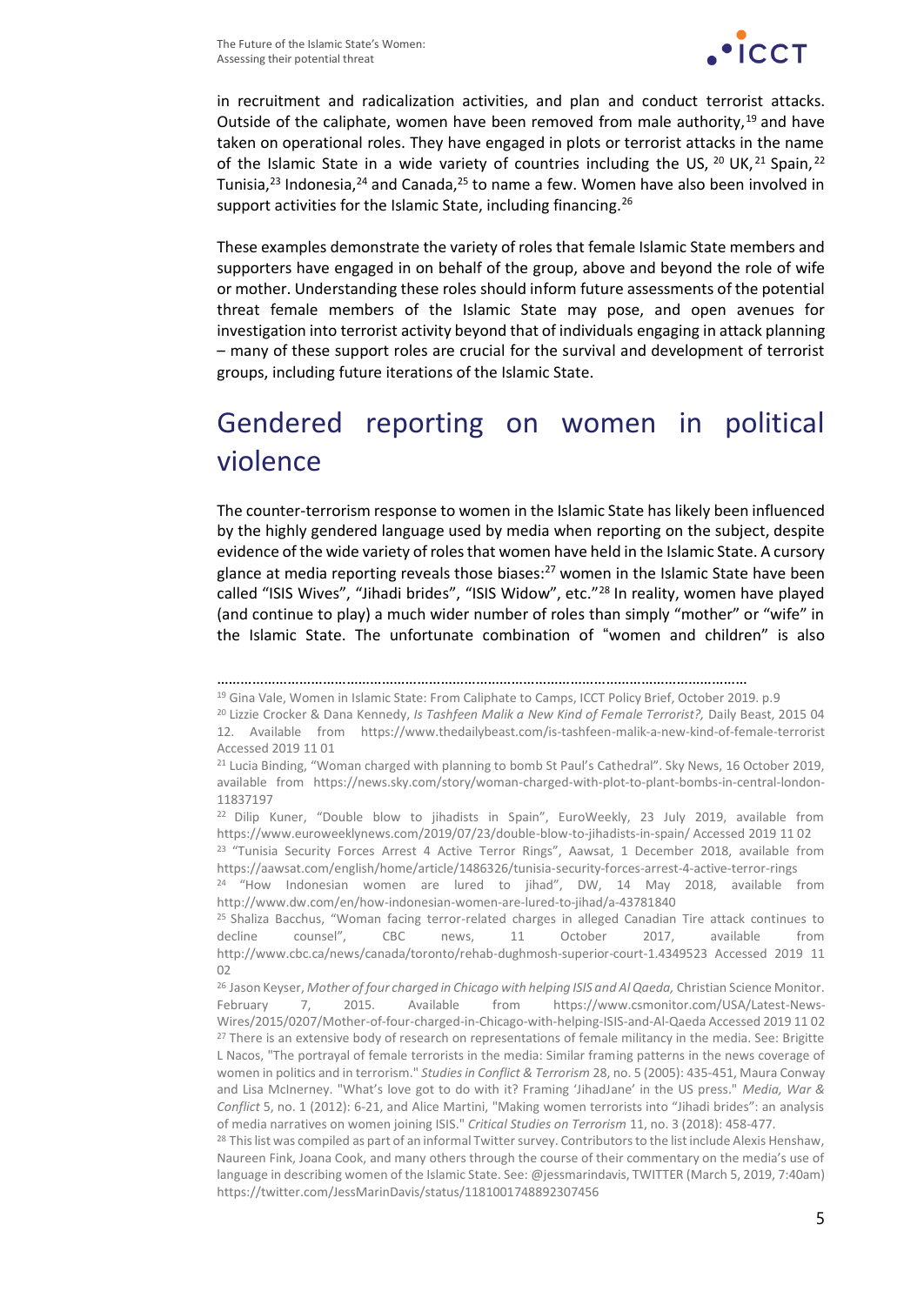

frequently used, diminishing perceptions of women's agency in terrorist activity and equating their mental capacity and criminal liability with that of children.

The gendered nature of reporting on women engaging in terrorism and political violence has implications for practitioners and scholars alike. While media reports tend to sensationalize the role of women and award disproportionate media attention to an attack perpetrated by a woman,  $29$  their motive is often questioned and tend to emphasize personal issues and motivations instead of political ones. Gendered reporting has the potential to impact whether or not the attack gets included in datasets about terrorist incidents. In other cases, the gender of the attacker is not reported at all (and/or assumed to be male). As a potential consequence of this type of reporting, many open source datasets on terrorist incidents have under-reported women's involvement or have not captured gender as a variable. The lack of the inclusion of gender as a variable in these datasets means that scholarly work looking to include gender is more difficult. Ultimately, when media reporting and scholarly research on the issue of terrorism excludes an analysis of gender, or includes gender as an explanatory (or exculpatory) factor, this can impact how practitioners perceive the threat of female terrorists.

#### What now for the women of the Islamic State?

In the near term, there are several potential outcomes for the women who joined the Islamic State. For those that no longer support the group, the threat they pose is likely minimal, although their assertion of abandoning the group and ideology needs validation (through ongoing monitoring of those individuals, as no reliable "de-radicalization" test currently exists), particularly in light of research that suggests that terrorism reengagement / recidivism rates are somewhere between  $3\%^{30}$  and  $61\%^{31}$  Those that remain supporters of the group and in detention in the region will continue to impose a mini-caliphate that may serve to support the remnants of the Islamic State and impose Islamic State ideology on their children. This could have very little impact on the insurgency or could provide logistical support to the group, but is most likely to have a modest impact on morale for the Islamic State fighters, given the restrictions on the women in detention.

Alternatively, the foreign women may be repatriated to their home countries where they may face prosecution. Many states have struggled with the prosecution of their citizens (particularly women) who travelled to join the Islamic State due to issues around collection of both intelligence and evidence in the conflict zone, but also potentially related to lack of prioritization of evidence collection for the women in the Islamic State, combined with a poor understanding of the roles they may have held in the Islamic State. Women may have been assigned fewer investigative resources over the course of their time with the Islamic State due to the perception that they were less of a threat. Some women may also escape from detention in Syria, following which they may attempt to return to their home countries (an option for foreign women), may attempt to travel to

<sup>31</sup> Mary Beth Altier, Emma Leonard Boyle, and John G. Horgan. "Returning to the Fight: An Empirical Analysis

of Terrorist Reengagement and Recidivism." *Terrorism and Political Violence*, November 18, 2019, 1–25

<sup>………………………………………………………………………………………………………………………</sup>

<sup>29</sup> Ibid, p.1

<sup>&</sup>lt;sup>30</sup> Depending on whether the authors studied re-engagement or recidivism, the rates vary significantly. For a thorough discussion on the state of the literature on terrorist recidivism and re-engagement, see Thomas Renard, "Overblown: Exploring the Gap Between the Fear of Terrorist Recidivism and the Evidence," *CTC Sentinel* 13, no. 4 (April 28, 2020), [https://www.ctc.usma.edu/overblown-exploring-the-gap-between-the](https://www.ctc.usma.edu/overblown-exploring-the-gap-between-the-fear-of-terrorist-recidivism-and-the-evidence/)[fear-of-terrorist-recidivism-and-the-evidence/.](https://www.ctc.usma.edu/overblown-exploring-the-gap-between-the-fear-of-terrorist-recidivism-and-the-evidence/)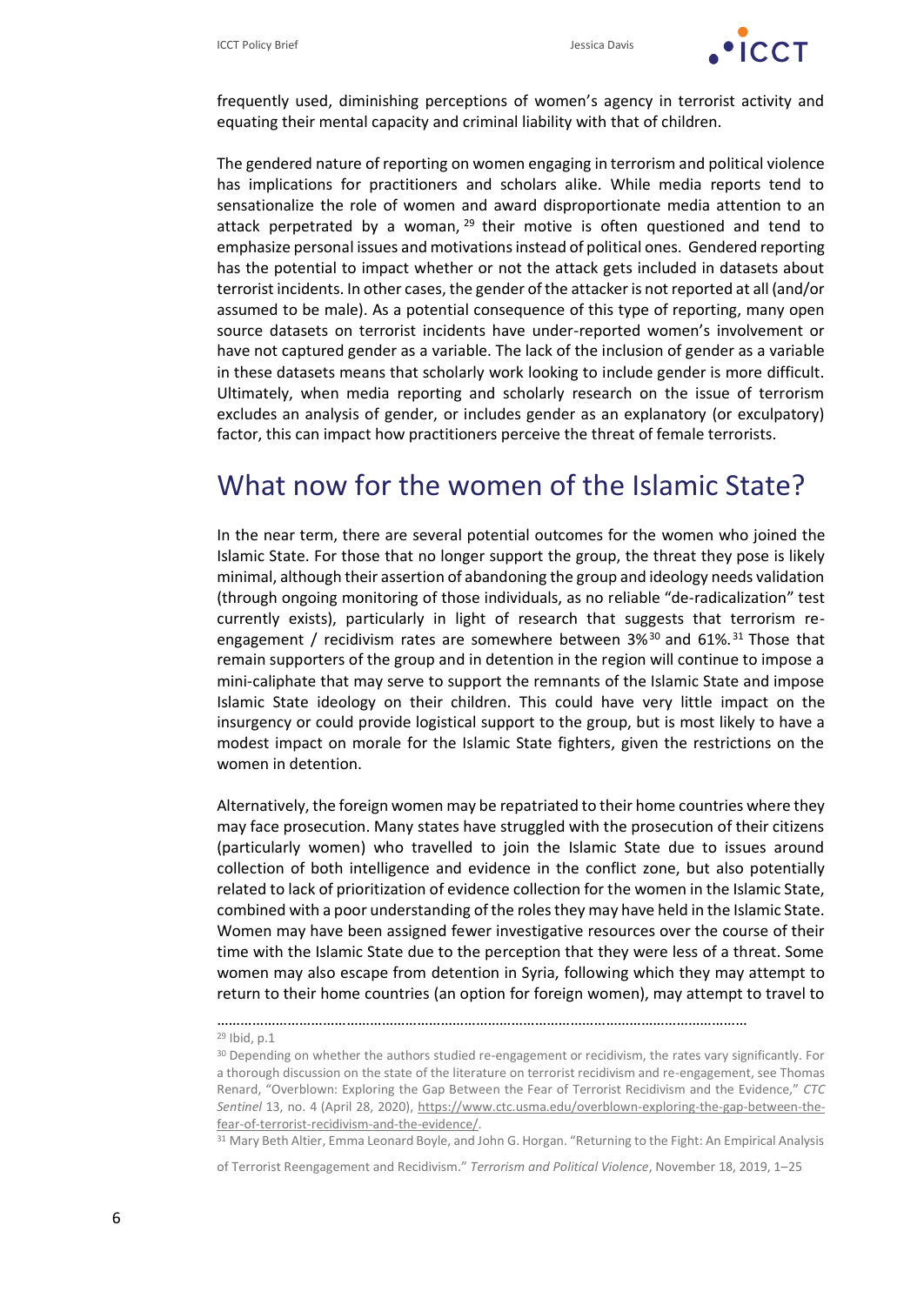

other theatres of Islamic State activity, or may try to rejoin the remnants of the group. In any of these cases, the individual threat they pose needs to be assessed, and appropriate counter-terrorism action taken.

### Implications for Practitioners

Concerns exist about whether law enforcement and security services in most (if not all) countries demonstrate a bias in their understanding of women who engage in political violence or support terrorist groups. In a US context, Alexander and Turkington demonstrated that "men and women engaged in terrorism-related activity receive differential treatment from government institutions."<sup>32</sup> In Canada, Schmidt found that gender (and racial) stereotypes affect counter-terrorism work. <sup>33</sup> In Europe, legal response to female jihadists has been found to be less "muscular" than responses to male jihadists; when women are charged, their sentences vary significantly.<sup>34</sup> These studies point to potentially broader issues in counter-terrorism in terms of biased threat assessments: gender stereotypes can lead flawed assessments of the threat that individuals pose and result in differential treatment based on gender rather than intent and capability.

In the near term, the sheer number of preconditions and factors that can set the stage for terrorism over the long run<sup>35</sup> prevent accurate analysis about whether or not the women of the Islamic State will engage in more suicide attacks. However, long-term trends indicate that women will increasingly engage in operational terrorist activity, and their involvement in operational support roles such financing, logistical support, and recruitment has been underestimated. Practitioners should expect an increasing presence of women in terrorist organizations of all types and in all roles.

Statistically speaking, women have primarily been wives and mothers in the Islamic State and to a lesser extent have taken on more operational roles. But counter-terrorism practitioners cannot concern themselves solely with statistical likelihood; they must be alert for outliers, in this case women, inspired or directed by the Islamic State, engaging in terrorist activity. Understanding how individuals came to join the Islamic State will be important, although capabilities developed while with the group, and current intent, speak most strongly to potential threat. Many Islamic State members will (and do) claim to have abandoned their extremist ideas. These assertions need to be verified and their actions will need to be monitored to ensure that they do not engage in terrorist activities.

How long individuals will need to be monitored will vary greatly, but some may require monitoring for years.<sup>36</sup> Recent studies have found that there was a relatively high reengagement rate for individuals who involuntarily collectively disengaged from terrorist activity, $37$  as is potentially the case for many Islamic State women. While judgements

<sup>………………………………………………………………………………………………………………………</sup>

<sup>&</sup>lt;sup>32</sup> Audrey Alexander & Rebecca Turkington, Treatment of Terrorists: How Does Gender Affect Justice? CTC Sentinel. September 2018, 11(8)

<sup>&</sup>lt;sup>33</sup> Rachel Schmidt, "Addressing Stereotypes and Unconscious Bias in Canadian Counter-Terrorism: Where Does GBA+ Fit In?" Forthcoming (2019). SSHRC & GAC: International Policy Initiatives Challenge.

<sup>34</sup> Florence Gaub and Julia Lisiecka, Women in Daesh: Jihadist 'cheerleaders', alive operatives? European Union Institute for Security Studies (EUISS) Brief, October 2016, available from [https://www.iss.europa.eu/sites/default/files/EUISSFiles/Brief\\_27\\_Women\\_in\\_Daesh.pdf](https://www.iss.europa.eu/sites/default/files/EUISSFiles/Brief_27_Women_in_Daesh.pdf) Accessed 2019 11 16

<sup>35</sup> Martha Crenshaw, *Explaining Terrorism*, Routledge, 2011, p.34–43.

<sup>36</sup> David Malet & Rachel Hayes, Foreign Fighter Returnees: An Indefinite Threat? *Terrorism and Political Violence*, 1-19.

<sup>&</sup>lt;sup>37</sup> Altier, Leonard Boyle, and Horgan, "Returning to the Fight." p.12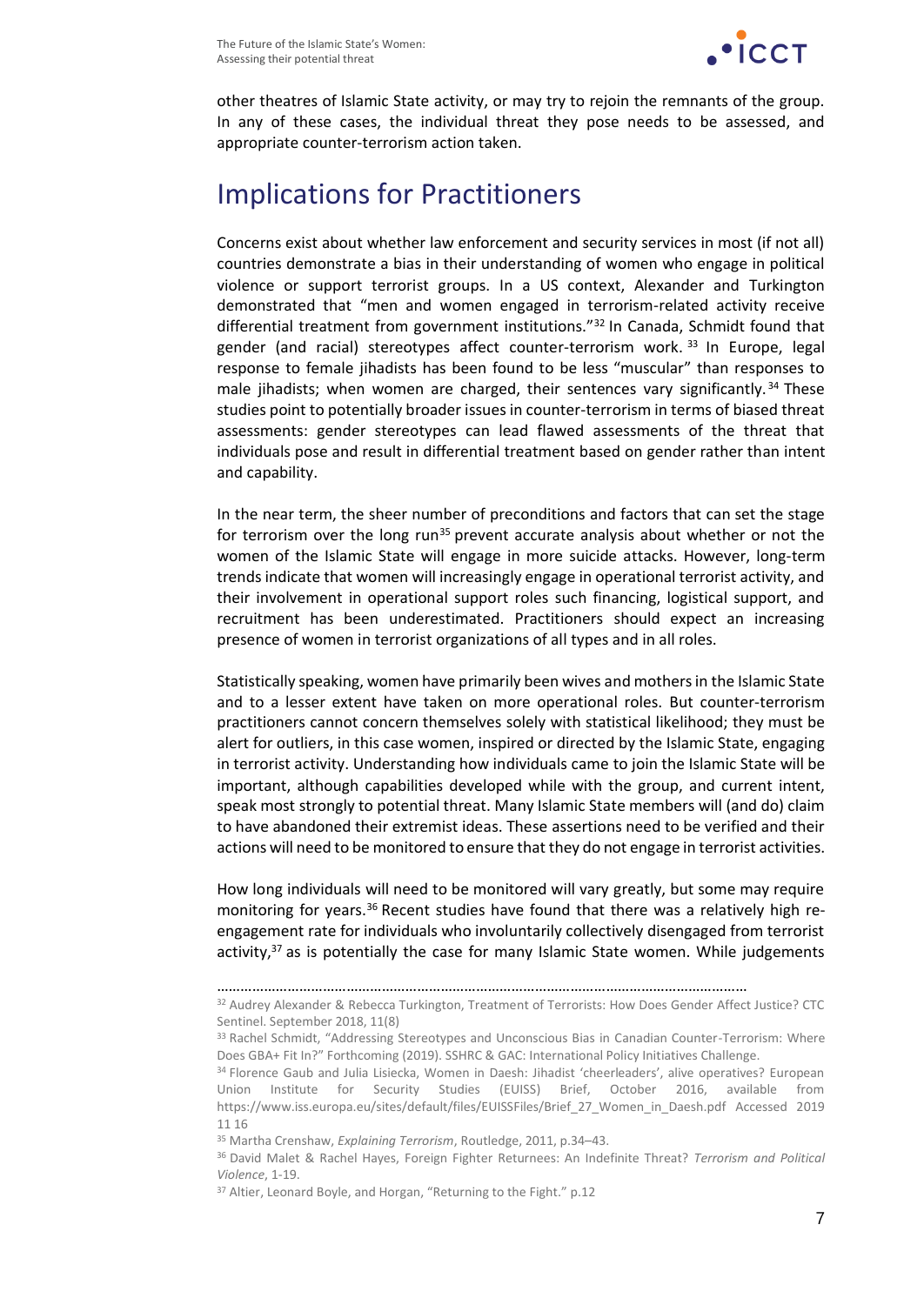

about how long an individual will need to be monitored cannot be derived from statistical evidence, that evidence can inform overall policies and planning activities in terms of resource allocation. Malet & Hayes' research on foreign fighter recidivism provides a good baseline, suggesting that most "foreign fighters" will need to be monitored for at least six months, but some for as long as three years.

A number of policy recommendations should be implemented by law enforcement and security services, and in some cases by international organizations with counterterrorism mandates, in order to address the threat that female members of the Islamic State could pose, and better position counter-terrorism practitioners to detect and deter the ongoing participation of women in terrorist groups:

- 1. States should implement enhanced gender awareness training for counter-terrorism practitioners (in law enforcement and security services certainly, but also for anyone working in counter-terrorism policy and practice) with a specific emphasis on the role of women in the Islamic State and other terrorist groups. Research has demonstrated that terrorist laws and counterterrorism measures, specifically in Europe, the United States, and Canada have focused on men rather than women as a terrorist threat. Inconsistencies in how female and male members of the Islamic State are dealt with work to the advantage of female members, who are usually acquitted of offences.<sup>38</sup> This training should not be confined to "gender specialists"<sup>39</sup> and should apply broadly across case managers, intelligence collectors, and analysts, as well as others tasked with decisions around intelligence and evidence collection and threat assessment. This training will also position practitioners to anticipate women's involvement in future terrorist groups.
- 2. All states with individuals who joined the Islamic State should develop tools and policies to ensure that intelligence and evidence is collected for all individuals suspected of joining the group. Ensuring the collection of evidence and intelligence for all genders will help prevent law enforcement and security services from succumbing to a "positive security bias."<sup>40</sup> Members of the Islamic State (male and female, and in detention and not), comprise a diverse population, and the level of threat they may represent is varied as well. <sup>41</sup> This will also help to ensure that resources are assigned appropriately with an eye to both threat mitigation and possible prosecution, and support objective and evidence-based threat assessments. International organizations working to collect evidence of crimes committed by Islamic State members should also consider how gender may impact their work, particularly around evidence and assumptions about womens's roles in atrocities and crimes against humanity.
- 3. Law enforcement and security services should develop standardized threat assessment tools that make practitioners' judgements about the threat explicit. This

………………………………………………………………………………………………………………………

<sup>41</sup> Brian Michael Jenkins, Options for Dealing with Islamic State Foreign Fighters Currently Detained in Syria, CTC Sentinel, May/June 2019 12 (5)

<sup>38</sup> Florence Gaub and Julia Lisiecka, Women in Daesh: Jihadist 'cheerleaders', alive operatives? European Union Institute for Security Studies (EUISS) Brief, October 2016, available from [https://www.iss.europa.eu/sites/default/files/EUISSFiles/Brief\\_27\\_Women\\_in\\_Daesh.pdf](https://www.iss.europa.eu/sites/default/files/EUISSFiles/Brief_27_Women_in_Daesh.pdf) Accessed 2019 11 16

<sup>&</sup>lt;sup>39</sup> Gender specialists are often women, and in Schmidt's article, one interviewee referred to this as the "gender ghetto," describing how isolated this function can be in counter-terrorism spaces. Schmidt, p.9

<sup>40</sup> Florence Gaub and Julia Lisiecka, Women in Daesh: Jihadist 'cheerleaders', alive operatives? European Union Institute for Security Studies (EUISS) Brief, October 2016, available from [https://www.iss.europa.eu/sites/default/files/EUISSFiles/Brief\\_27\\_Women\\_in\\_Daesh.pdf](https://www.iss.europa.eu/sites/default/files/EUISSFiles/Brief_27_Women_in_Daesh.pdf) Accessed 2019 11 16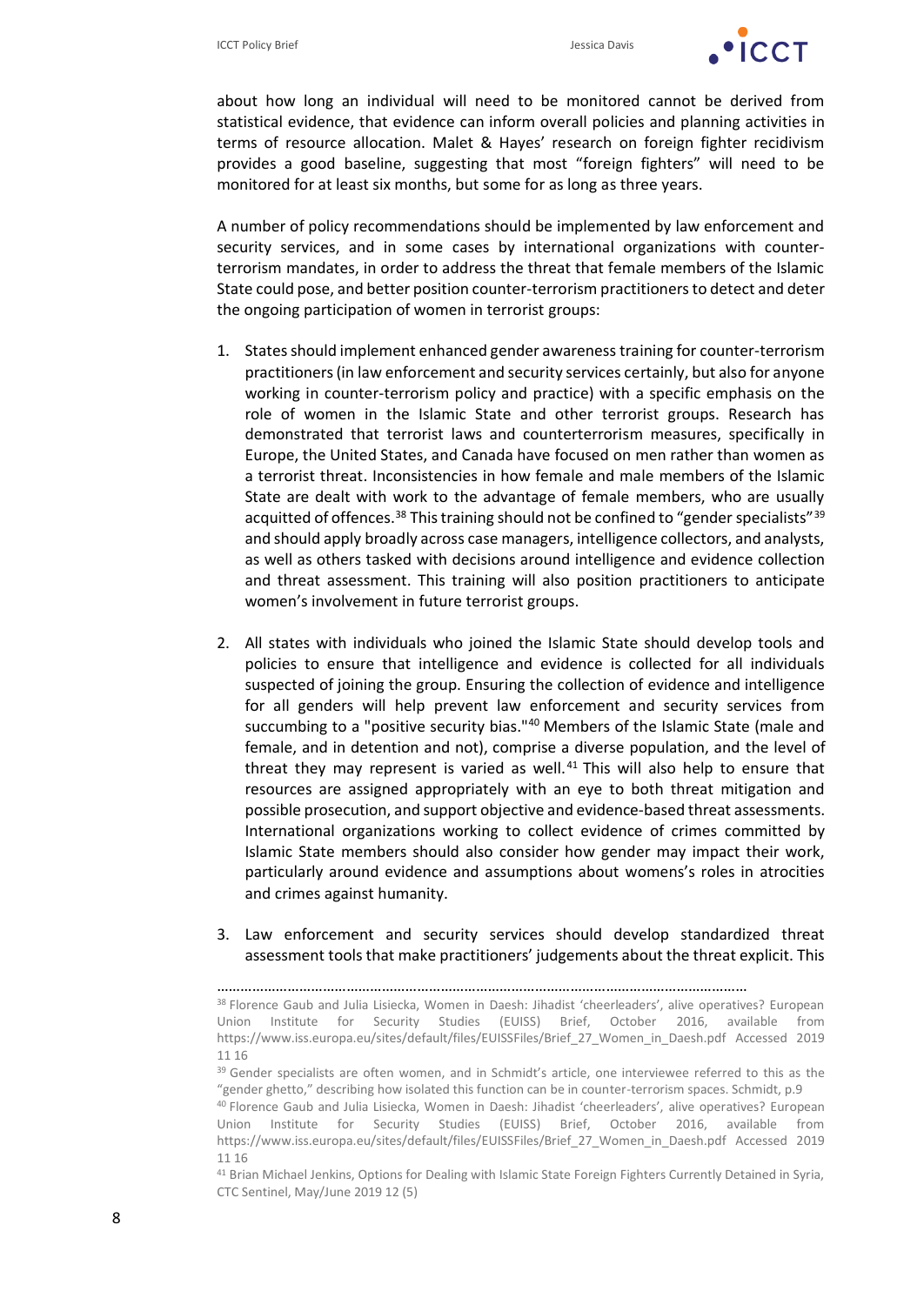

can help ensure that considerations of gender are included but do not dominate the assessment. It is critical that standardized assessment tools be used (at the very least) within a jurisdiction; ideally, these assessment tools could be standardized across jurisdictions with similar legal frameworks to deal with terrorism, and best practices shared.<sup>42</sup> As legal and social procedures are developed to deal with the return of ISIL members to their home countries, the risk is that women may "slip through the cracks" and play a role in future ISIL-directed or inspired violence.<sup>43</sup> Standardizing and implementing these tools would help prevent female Islamic State members from 'jurisdiction shopping,' looking for the jurisdiction in which they are less likely to be successfully prosecuted or surveilled.

- 4. Law enforcement and security services should engage in a reflexive research and lessons learned exercises to shed light on how prior counter-terrorism investigations and measures may have been influenced by assumptions about gender roles. Identifying specific cases and possible measures and policies (in addition to the above) to prevent recurrence can also reduce the risk of underestimating the potential threat posed by women.<sup>44</sup>
- 5. International organizations and member states should support the development of media training and guidelines around the reporting of women / gender in terrorism and political violence. This training and these guidelines should be developed with an eye to accuracy in reporting and reducing the sensationalism of reporting (particularly as relates to women in terrorism), while providing background information to media about how women have engaged in political violence historically. Ensuring accurate and neutral reporting about women could also help shift practitioner responses to women in terrorism and political violence.
- 6. International organizations such as the United Nations should emphasize the need to treat women and children as separate entities, and indeed each person as an individual, with their potential threat assessed accordingly. Encouraging states to see children as much less of a threat (if one at all), and women as potential perpetrators of crime,<sup>45</sup> is likely to be the best approach.

In any counter-terrorism investigation, individual assessments of the threat is required.<sup>46</sup> Judgements cannot be made simply based on gender or age or statistical probability. At the same time, these are factors that speak to possible terrorism pathways and avenues

<sup>………………………………………………………………………………………………………………………</sup> <sup>42</sup> Department of Homeland Security, Countering Violent Extremism: The Use of Assessment Tools for Measuring Violence Risk, Literature Review, March 2017, available from [https://www.dhs.gov/sites/default/files/publications/OPSR\\_TP\\_CVE-Use-Assessment-Tools-Measuring-](https://www.dhs.gov/sites/default/files/publications/OPSR_TP_CVE-Use-Assessment-Tools-Measuring-Violence-Risk_Literature-Review_March2017-508.pdf)[Violence-Risk\\_Literature-Review\\_March2017-508.pdf](https://www.dhs.gov/sites/default/files/publications/OPSR_TP_CVE-Use-Assessment-Tools-Measuring-Violence-Risk_Literature-Review_March2017-508.pdf) Accessed 2019 11 16

<sup>43</sup> Daveed Gartenstein-Ross, Vivian Hagerty, and Logan MacNair, The Emigrant Sisters Return: The Growing Role of the Islamic State's Women, War on the Rocks, 2 April 2018, available from https://warontherocks.com/2018/04/the-emigrant-sisters-return-the-growing-role-of-the-islamic-stateswomen/

<sup>44</sup> For literature on the importance of lessons learned in counter-terrorism, see Erik J Dahl, "The Plots That Failed: Intelligence Lessons Learned from Unsuccessful Terrorist Attacks Against the United States." *Studies in Conflict & Terrorism* 34, no. 8 (August 1, 2011): 621–48, and Gregory F. Treverton, "Terrorism, Intelligence and Law Enforcement: Learning the Right Lessons." *Intelligence and National Security* 18, no. 4 (December 1, 2003): 121–40.

<sup>45</sup> While this policy brief focuses on the threat that women may pose, many women (and men) in the Islamic State may have also been victims of crimes.

<sup>46</sup> Radicalization and mobilization to terrorist action are "distinct but intertwined processes, and the relationship between them is unique to each individual." Indicators of Mobilization to Violence (Terrorism). Canadian Security Intelligence Service (report). Available from [https://www.canada.ca/content/dam/csis](https://www.canada.ca/content/dam/csis-scrs/documents/publications/IMV_-_Terrorism-Research-Key-findings-eng.pdf)[scrs/documents/publications/IMV\\_-\\_Terrorism-Research-Key-findings-eng.pdf](https://www.canada.ca/content/dam/csis-scrs/documents/publications/IMV_-_Terrorism-Research-Key-findings-eng.pdf)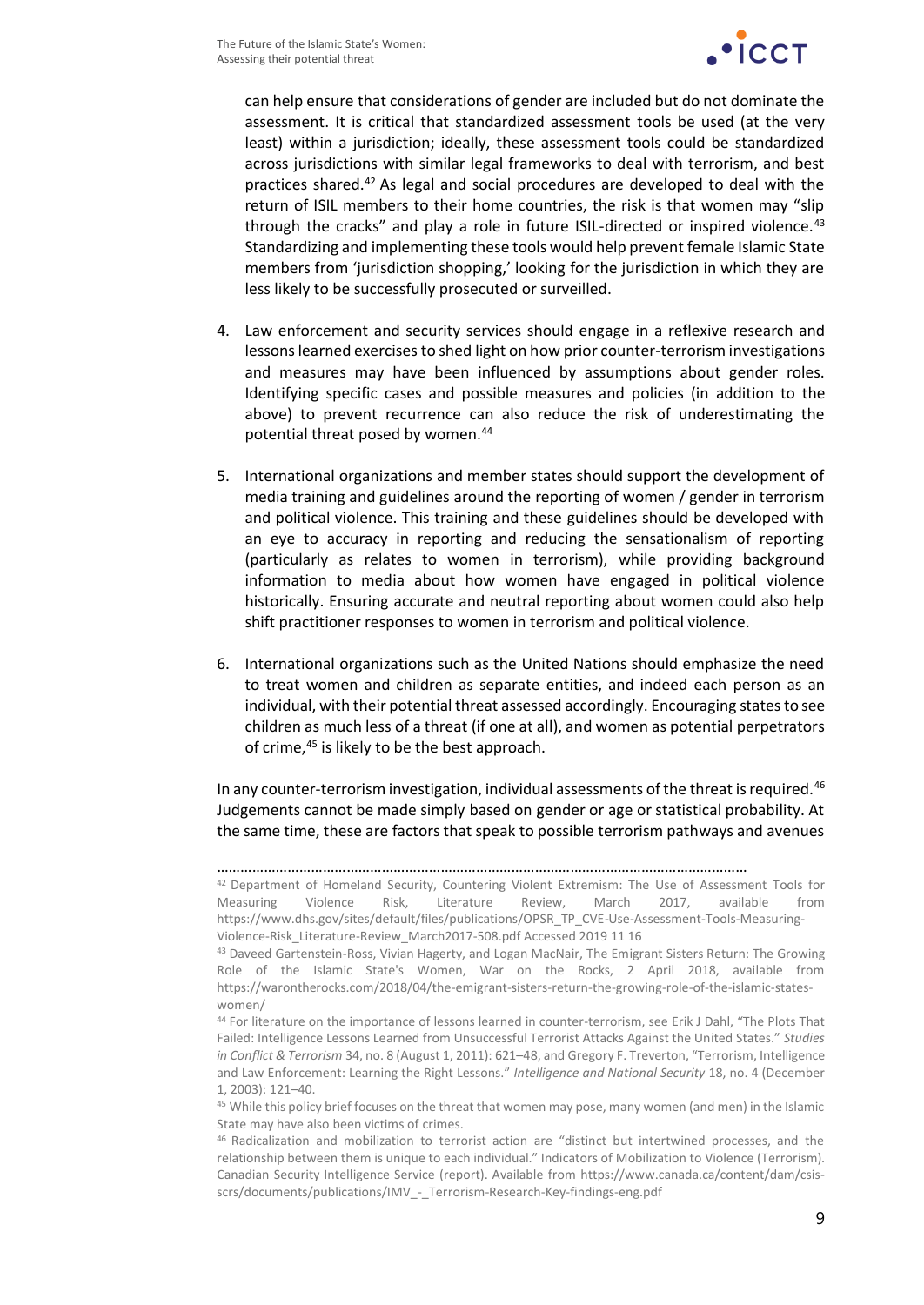

for disengagement and de-radicalization,<sup>47</sup> as well as likely threat. Law enforcement and security services should be prepared for all possibilities in their assessment of women in the Islamic State while also considering the possibility that any member of the Islamic State (regardless of gender) may choose to voluntarily disengage from the group and ideology. To date, the policy discussion surrounding Islamic State members (both former and current) has stagnated on these factors. It is incumbent upon practitioners to see all members of the Islamic State as potential threats and assess them accordingly. Fundamentally, an evidence-based approach to threat assessment is critical, but this remains a challenge, particularly in dealing with gender. As Nacos succinctly put it in 2005, "the implementation of anti- and counterterrorist policies must not be influenced by the mass-mediated images of female terrorists because they do not reflect reality."<sup>48</sup>

<sup>………………………………………………………………………………………………………………………</sup> <sup>47</sup> Rachel Schmidt, "Duped: Why Gender Stereotypes are Leading to Inadequate Deradicalization and Disengagement Strategies." Canadian Network for Research on Terrorism, Security, and Society, 2018

<sup>48</sup> Brigitte L Nacos, "The portrayal of female terrorists in the media: Similar framing patterns in the news coverage of women in politics and in terrorism." *Studies in Conflict & Terrorism* 28(5) (2005): 435-451 p.435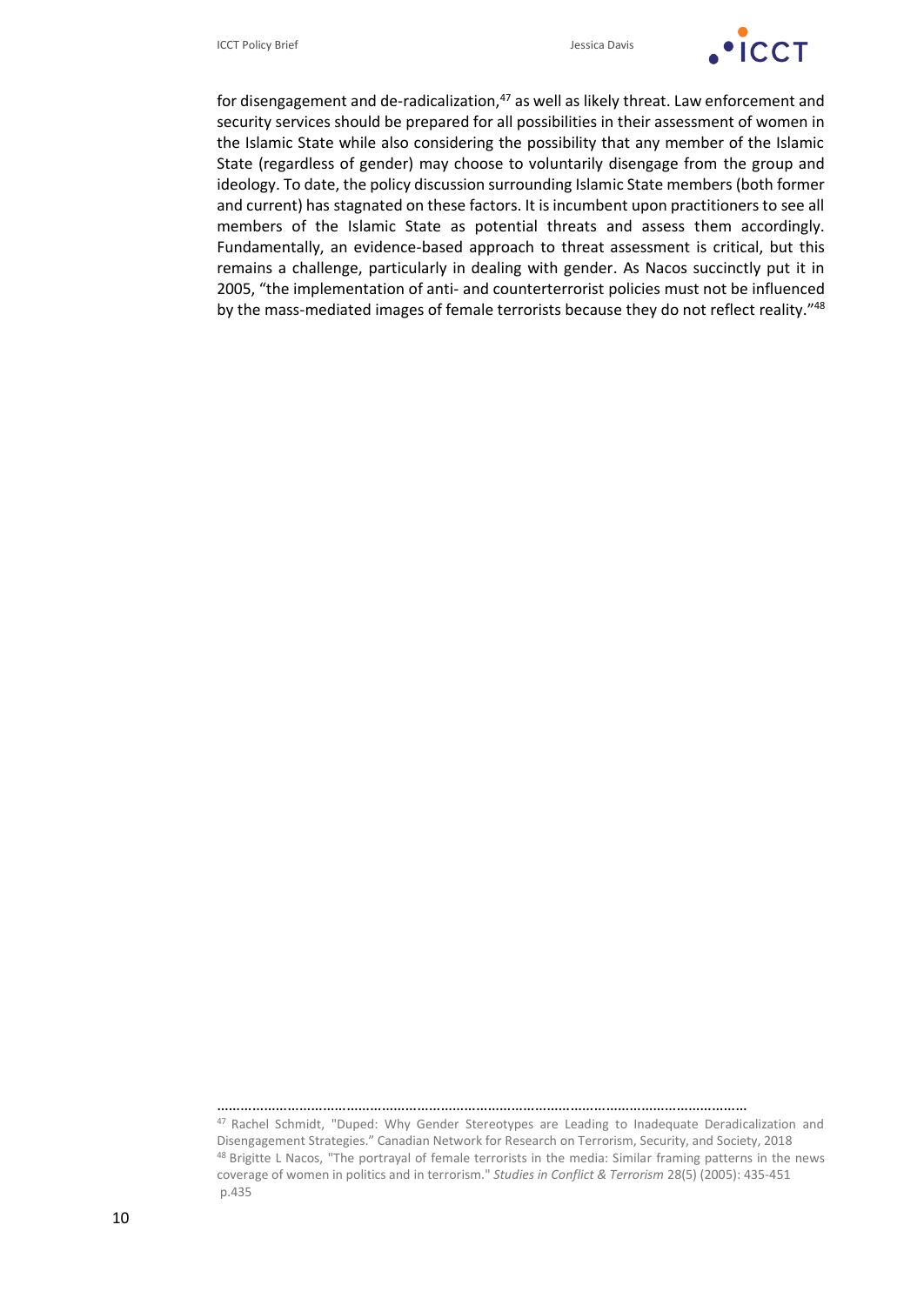

## Bibliography

Mary Beth Altier, Emma Leonard Boyle, and John G. Horgan. "Returning to the Fight: An Empirical Analysis of Terrorist Reengagement and Recidivism." *Terrorism and Political Violence*, November 18, 2019, 1–25

Amir Abdallah, "ISIS finance and recruitment official disappear with millions of dollars", Iraqi News, October 26, 2016. Available from [http://www.iraqinews.com/iraq-war/isis-financial-recruitment-officials-disappeared](http://www.iraqinews.com/iraq-war/isis-financial-recruitment-officials-disappeared-along-millions-dollars/)[along-millions-dollars/](http://www.iraqinews.com/iraq-war/isis-financial-recruitment-officials-disappeared-along-millions-dollars/) Accessed 2017 02 10

Audrey Alexander & Rebecca Turkington, Treatment of Terrorists: How Does Gender Affect Justice? CTC Sentinel. September 2018, 11(8)

"At least 20 killed, dozens wounded by suicide bombing at Kurdish wedding in Syria, Thomson Reuters, 3 October 2016, available from <http://www.cbc.ca/news/world/syria-kurdish-wedding-attack-1.3789534> Accessed 2019 11 02

Aymenn Jawad Al-Tamimi, "ISIS's Female Suicide Bombers Are No Myth" Foreign Affairs, September 22, 2017 available from [https://www.foreignaffairs.com/articles/syria/2017-09-22/isis-female-suicide](https://www.foreignaffairs.com/articles/syria/2017-09-22/isis-female-suicide-bombers-are-no-myth)[bombers-are-no-myth](https://www.foreignaffairs.com/articles/syria/2017-09-22/isis-female-suicide-bombers-are-no-myth) Accessed 2019 11 01

Shaliza Bacchus, "Woman facing terror-related charges in alleged Canadian Tire attack continues to decline counsel", CBC news, 11 October 2017, available from [http://www.cbc.ca/news/canada/toronto/rehab-dughmosh-superior-court-1.4349523](http://www.cbc.ca/news/canada/toronto/rehab-dughmosh-superio)

Lucia Binding, "Woman charged with planning to bomb St Paul's Cathedral". Sky News, 16 October 2019, available from [https://news.sky.com/story/woman-charged](https://news.sky.com/story/w)[with-plot-to-plant-bombs-in-central-london-11837197](https://news.sky.com/story/w)

Mia Bloom, Dying to Kill. Columbia University Press, 2005

Emma Broches, "Accountability for Islamic State Fighters: What Are the Options? - Lawfare." Accessed November 20, 2019. [https://www.lawfareblog.com/accountability-islamic-state-fighters-what-are-options.](https://www.lawfareblog.com/accountability-islamic-state-fighters-what-are-options)

Canadian Security Intelligence Service Indicators of Mobilization to Violence (Terrorism). Available fro[m https://www.canada.ca/content/dam/csis](https://www.canada.ca/content/dam/csis-scrs/documents/publications/IMV_-_Terrorism-Research-Key-findings-eng.pdf)scrs/documents/publications/IMV - Terrorism-Research-Key-findings-eng.pdf Accessed 2019 11 01

Maura Conway and Lisa McInerney. "What's love got to do with it? Framing 'JihadJane'in the US press." *Media, War & Conflict* 5, no. 1 (2012): 6-21

Martha Crenshaw, *Explaining Terrorism*, Routledge, 2011

Martha Crenshaw, Theories of Terrorism, in Rapoport, D. Inside Terrorist Organizations, Frank Cass Publishers (2001),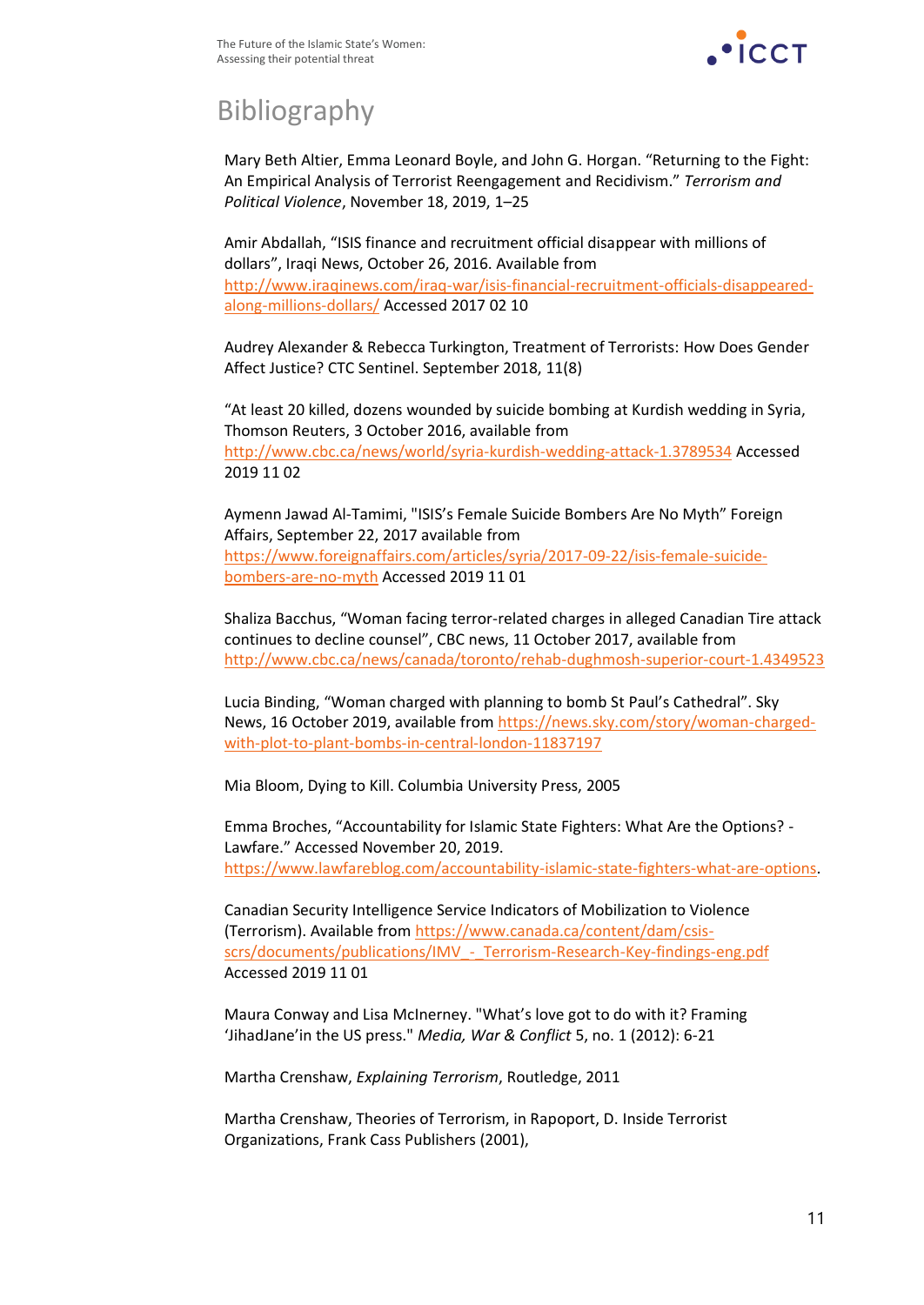

Lizzie Crocker & Dana Kennedy, *Is Tashfeen Malik a New Kind of Female Terrorist?,* Daily Beast, 2015 04 12. Available from [https://www.thedailybeast.com/is-tashfeen](https://www.thedailybeast.com/is-t)[malik-a-new-kind-of-female-terrorist](https://www.thedailybeast.com/is-t) Accessed 2019 11 01

Erik J Dahl, "The Plots That Failed: Intelligence Lessons Learned from Unsuccessful Terrorist Attacks Against the United States." *Studies in Conflict & Terrorism* 34, no. 8 (August 1, 2011): 621–48.

Jessica Davis, "Evolution of the Global Jihad: Female Suicide Bombers in Iraq," Studies in Conflict & Terrorism, 36:4

Jessica Davis. Women in modern terrorism: from liberation wars to global jihad and the Islamic State. Rowman & Littlefield, 2017

Rachel Davis, "What Do They See? A Look at the Appeal of IS to Young Muslim Women Raised in the United Kingdom", Illini Journal of International Security, 1:1

Department of Homeland Security, Countering Violent Extremism: The Use of Assessment Tools for Measuring Violence Risk, Literature Review, March 2017, available from [https://www.dhs.gov/sites/default/files/publications/OPSR\\_TP\\_CVE-](https://www.dhs.g/)[Use-Assessment-Tools-Measuring-Violence-Risk\\_Literature-Review\\_March2017-](https://www.dhs.g/) [508.pdf](https://www.dhs.g/) Accessed 2019 11 16

Daveed Gartenstein-Ross, Vivian Hagerty, and Logan MacNair, The Emigrant Sisters Return: The Growing Role of the Islamic State's Women, War on the Rocks, 2 April 2018, available from https://warontherocks.com/2018/04/the-emigrant-sistersreturn-the-growing-role-of-the-islamic-states-women/

Florence Gaub and Julia Lisiecka, Women in Daesh: Jihadist 'cheerleaders', alive operatives? European Union Institute for Security Studies (EUISS) Brief, October 2016, available from

[https://www.iss.europa.eu/sites/default/files/EUISSFiles/Brief\\_27\\_Women\\_in\\_Daesh.](https://www.iss.europa.eu/sites/default/files/EUISSFiles/Brief_27_Women_in_Daesh.pdf) [pdf](https://www.iss.europa.eu/sites/default/files/EUISSFiles/Brief_27_Women_in_Daesh.pdf) Accessed 2019 11 16

Hassan Hassan, Insurgents Again: The Islamic State's Calculated Reversion to Attrition in the Syria-Iraq Border Region and Beyond. CTC Sentinel 10(11)

"How Indonesian women are lured to jihad", DW, 14 May 2018, available from <http://www.dw.com/en/how-indonesian-women-are-lured-to-jihad/a-43781840>

International Crisis Group, Women and Children First: Repatriating the Westerners Affiliated with ISIS, Report n. 208, Middle East & North Africa, 18 November 2019, available from https://www.crisisgroup.org/middle-east-north-africa/easternmediterranean/syria/208-women-and-children-first-repatriating-westernersaffiliated-isis Accessed 2019 11 20

Brian Jenkins, Combating Terrorism Center at West Point. "Options for Dealing with Islamic State Foreign Fighters Currently Detained in Syria," May 29, 2019.

Jason Keyser, *Mother of four charged in Chicago with helping ISIS and Al Qaeda,* Christian Science Monitor. February 7, 2015. Available from [https://www.csmonitor.com/USA/Latest-News-Wires/2015/0207/Mother-of-four](https://www.csmonitor.com/USA/Latest-News-Wires/2015/0207/Mother-of-four-charged-in-Chicago-with-helping-ISIS-and-Al-Qaeda)[charged-in-Chicago-with-helping-ISIS-and-Al-Qaeda](https://www.csmonitor.com/USA/Latest-News-Wires/2015/0207/Mother-of-four-charged-in-Chicago-with-helping-ISIS-and-Al-Qaeda) Accessed 2019 11 02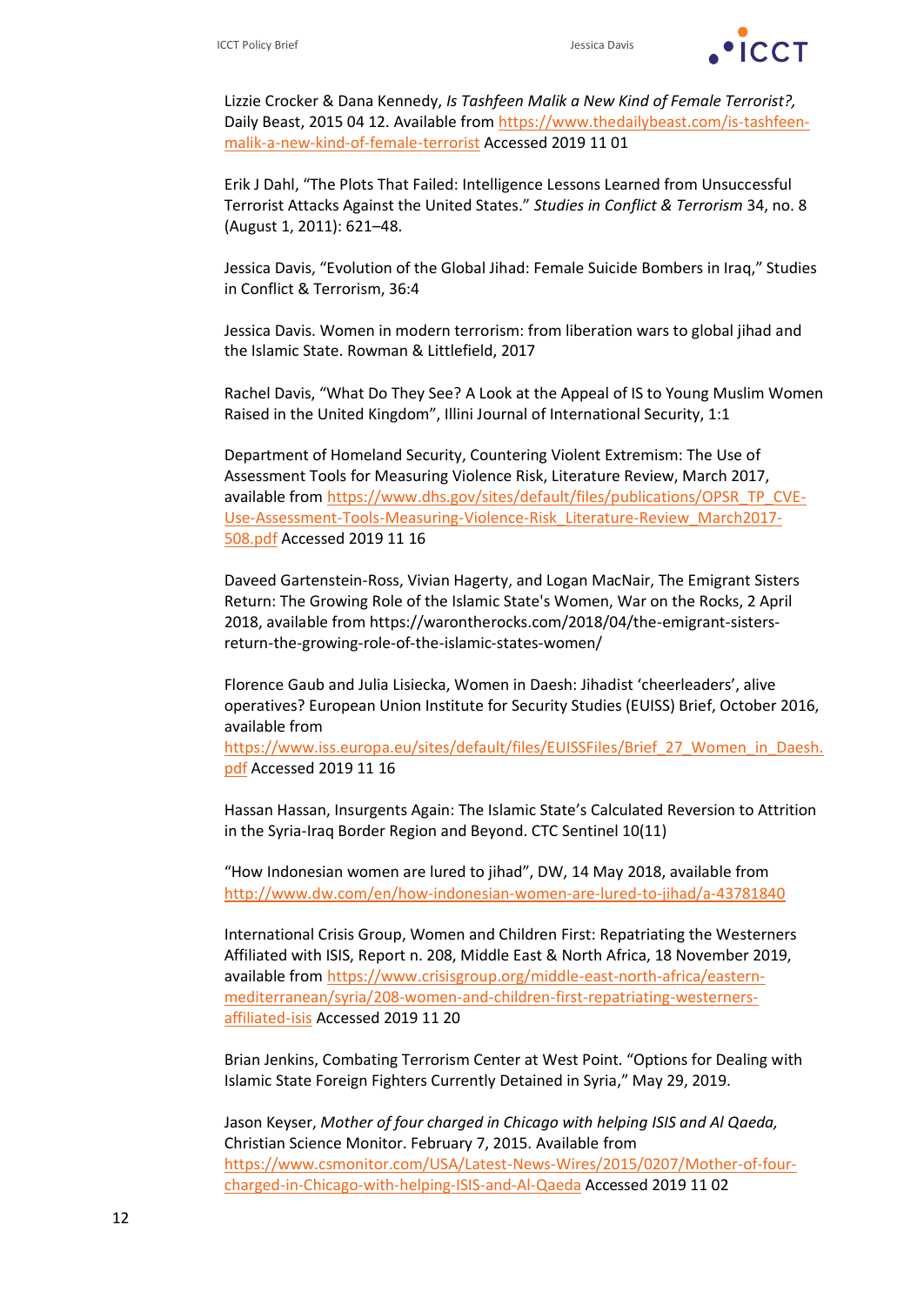

Hamoon Khelghat-Doost, "The Strategic Logic of Women in Jihadi Organizations." *Studies in Conflict & Terrorism* 42, no. 10 (2019): 853-877

Dilip Kuner, "Double blow to jihadists in Spain", EuroWeekly, 23 July 2019, available from [https://www.euroweeklynews.com/2019/07/23/double-blow-to-jihadists-in](https://www.euroweeklynews.com/2019/07/23/double-blow-to-jihadists-in-spain/)[spain/](https://www.euroweeklynews.com/2019/07/23/double-blow-to-jihadists-in-spain/) Accessed 2019 11 02

David Malet & Rachel Hayes, Foreign Fighter Returnees: An Indefinite Threat?. *Terrorism and Political Violence*, 1-19.

Alice Martini, "Making women terrorists into "Jihadi brides": an analysis of media narratives on women joining ISIS." *Critical Studies on Terrorism* 11, no. 3 (2018): 458- 477

Beth McKernan, Inside al-Hawl camp, the incubator for Islamic State's resurgence, The Guardian, 31 Aug 2019 available from https://www.theguardian.com/world/2019/aug/31/inside-al-hawl-camp-theincubator-for-islamic-states-resurgence Accessed 2019 11 07

Daniel Milton & Don Rassler, "Minor Misery: What an Islamic State Registry Says About the Challenges of Minors in the Conflict Zone" CTC Westpoint, Harmony Program, 30 October 2019

Vera Mironova, Ekaterina Sergatskova, & Karam Alhamad,"ISIS' Intelligence Service Refuses to Die" Foreign Affairs. November 22, 2017. Available from [https://www.foreignaffairs.com/articles/iraq/2017-11-22/isis-intelligence-service](https://www.foreignaffairs/)[refuses-die](https://www.foreignaffairs/) Accessed 2017 11 24

Mohamed Mostafa, IS female bomber arrested in eastern Mosul before attacking school, Iraqi News, 27 Feb 2019, available from [https://www.iraqinews.com/iraq](https://www.iraqinews.com/iraq-war/female-bomber-arrested-eastern-mosul-attacking-school/)[war/female-bomber-arrested-eastern-mosul-attacking-school/](https://www.iraqinews.com/iraq-war/female-bomber-arrested-eastern-mosul-attacking-school/) Accessed 2019 11 07

Brigitte L Nacos, "The portrayal of female terrorists in the media: Similar framing patterns in the news coverage of women in politics and in terrorism." *Studies in Conflict & Terrorism* 28(5) (2005): 435-451

Cindy D. Ness, "In the Name of the Cause: Women's Work in Secular and Religious Terrorism." *Studies in Conflict & Terrorism* 28, no. 5 (September 2005): 353–73.

Thomas Renard, "Overblown: Exploring the Gap Between the Fear of Terrorist Recidivism and the Evidence," *CTC Sentinel* 13, no. 4 (April 28, 2020), [https://www.ctc.usma.edu/overblown-exploring-the-gap-between-the-fear-of](https://www.ctc.usma.edu/overblown-exploring-the-gap-between-the-fear-of-terrorist-recidivism-and-the-evidence/)[terrorist-recidivism-and-the-evidence/.](https://www.ctc.usma.edu/overblown-exploring-the-gap-between-the-fear-of-terrorist-recidivism-and-the-evidence/)

Reuters, Female suicide bomber kills 31 in busy Iraqi market, New Straits Times, 10 June 2017, available from [https://www.nst.com.my/world/2017/06/247444/female](https://www.nst.com.my/world/2017/06/247444/female-suicide-bomber-kills-31-busy-iraqi-market)[suicide-bomber-kills-31-busy-iraqi-market](https://www.nst.com.my/world/2017/06/247444/female-suicide-bomber-kills-31-busy-iraqi-market) Accessed 2019 11 07

Natalia Sancha,"ISIS women impose their own caliphate in Syria's Al Hol camp", El Pais, 25 October 2019, available from [https://elpais.com/elpais/2019/10/25/inenglish/1571990542\\_345221.html](https://elpais.com/elpais/2019/10/25/inenglish/1571990542_345221.html) Accessed 2019 11 01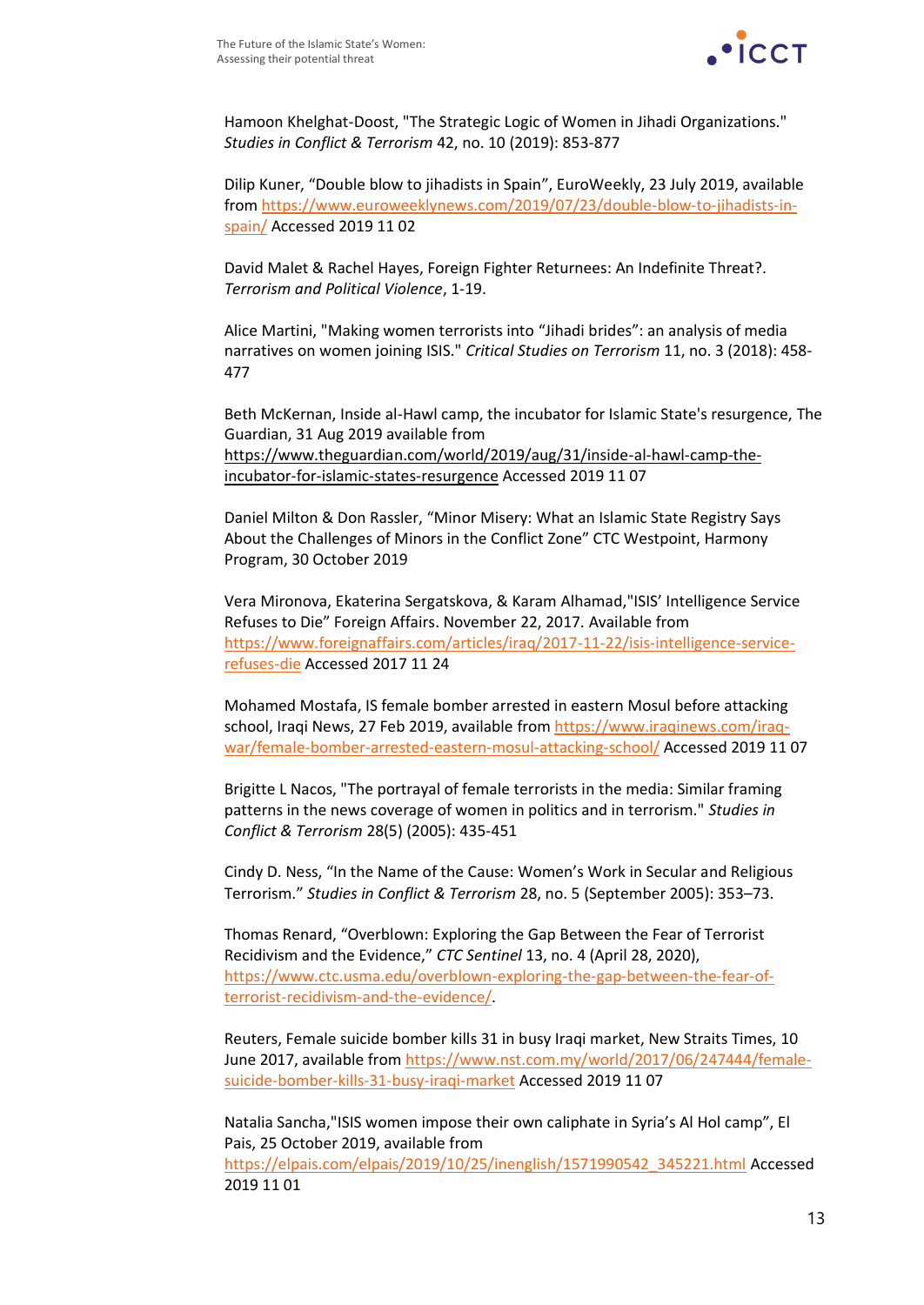

Bart Schuurman and Quirine Eijkman. "Indicators of terrorist intent and capability: Tools for threat assessment." *Dynamics of Asymmetric Conflict* 8, no. 3 (2015): 215- 231

Rachel Schmidt, "Addressing Stereotypes and Unconscious Bias in Canadian Counter-Terrorism: Where Does GBA+ Fit In?" Forthcoming (2019). SSHRC & GAC: International Policy Initiatives Challenge.

Rachel Schmidt, "Duped: Why Gender Stereotypes are Leading to Inadequate Deradicalization and Disengagement Strategies." Canadian Network for Research on Terrorism, Security, and Society, 2018

Alexandra Sims, "Sally Jones: Isis recruiter 'issues series of terror threats against UK cities' over Twitter", The Independent, 25 May 2016, available from [https://www.independent.co.uk/news/world/middle-east/sally-jones-isis-recruiter](https://www.independent.co.uk/news/wor)[issues-series-of-terror-threats-to-uk-cities-over-twitter-a7049066.html](https://www.independent.co.uk/news/wor) accessed 2019 11 01

David Thomson, Les Revenants. Ils étaient partis faire le jihad, ils sont de retour en France. Le Seuil, 2016.

Gregory F. Treverton, "Terrorism, Intelligence and Law Enforcement: Learning the Right Lessons." *Intelligence and National Security* 18, no. 4 (December 1, 2003): 121– 40.

"Tunisia Security Forces Arrest 4 Active Terror Rings", Aawsat, 1 December 2018, available from https://aawsat.com/english/home/article/1486326/tunisia-securityforces-arrest-4-active-terror-rings

United Nations Office for the Coordination of Humanitarian Affairs, Syrian Arab Republic North East Syria: Al Hol Camp, available from [https://reliefweb.int/sites/reliefweb.int/files/resources/OCHA\\_Syria\\_Al%20Hol%20ca](https://reliefweb.int/sites/reliefweb.int/files/resources/OCHA_Syria_Al%20Ho) [mp\\_Snapshot\\_as%20of%2029%20September%202019.pdf](https://reliefweb.int/sites/reliefweb.int/files/resources/OCHA_Syria_Al%20Ho) Accessed 2019 11 01

Gina Vale, Women in Islamic State: From Caliphate to Camps, ICCT Policy Brief, October 2019.

Gina Vale & Joana Cook, "From Daesh to 'Diaspora' II: The Challenges Posed by Women and Minors After the Fall of the Caliphate", CTC Sentinel, Vol 12 (6)

Caleb Weiss, Suicide bombers kill over 30 in Cameroon and Nigeria, Foundation for Defence of Democracy, Long War Journal, 27 July 2015, available from [https://www.longwarjournal.org/archives/2015/07/suicide-bombers-kill-over-30-in](https://www.longwarjournal.org/archives/2015/07/suicide-bombers-kill-over-30-in-cameroon-and-nigeria.php)[cameroon-and-nigeria.php](https://www.longwarjournal.org/archives/2015/07/suicide-bombers-kill-over-30-in-cameroon-and-nigeria.php) Accessed 2019 11 02

Leah West, Amarnath Amarasingam, & Jessica Davis, "Where's the plan for Canadian ISIS members in custody overseas?" Policy Options, Institute for Research on Public Policy, available from [https://policyoptions.irpp.org/magazines/juin-2019/wheres](https://policyoptions.irpp.org/magazines/ju)[plan-canadian-isis-members-custody-overseas/](https://policyoptions.irpp.org/magazines/ju)

Charlie Winter & Devorah Margolin, "The Mujahidat dilemma: female combatants and the Islamic State", Combating Terrorism Centre Sentinel. August 16, 2017.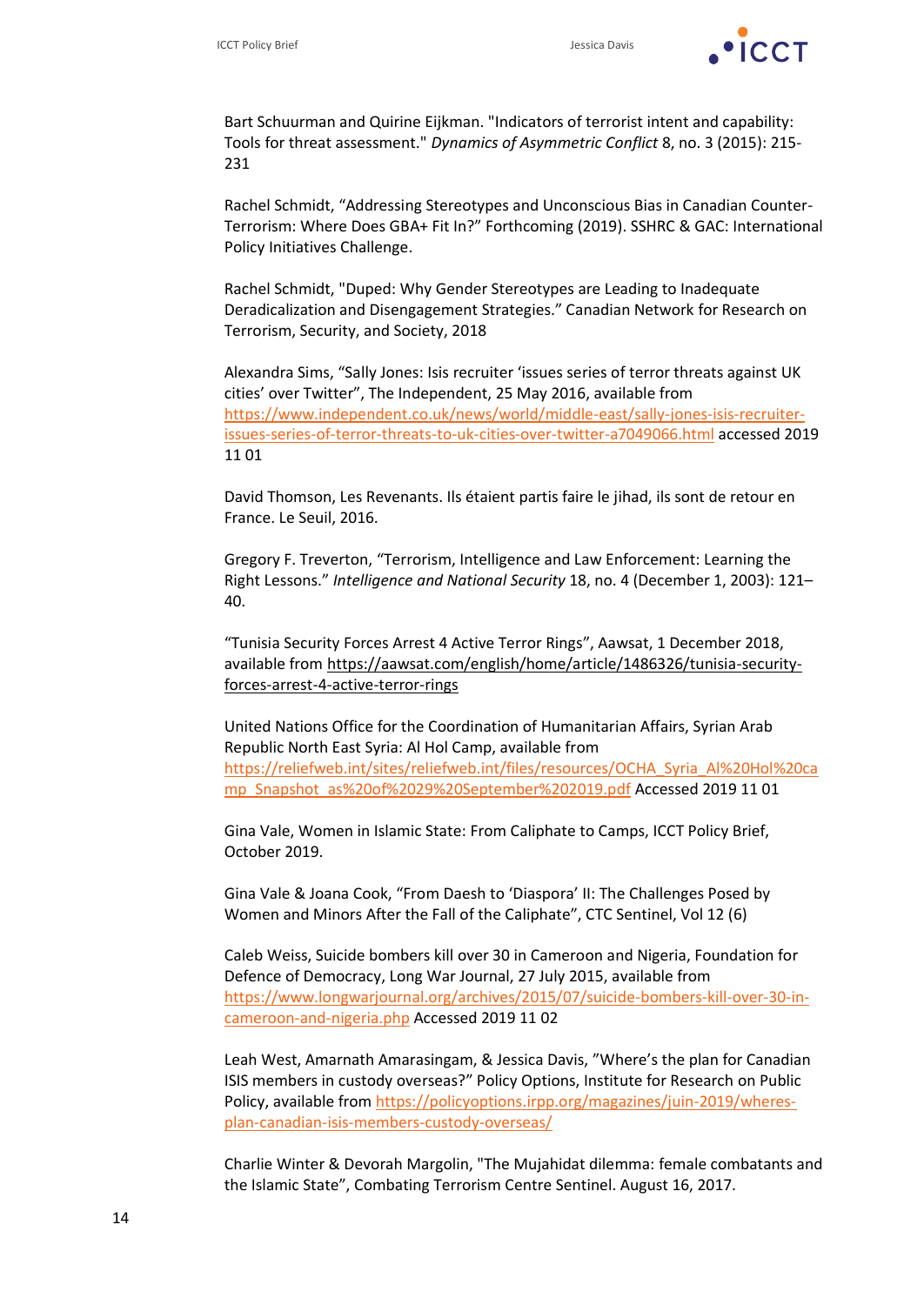

## About the Author

#### Jessica Davis

Jessica Davis is the President and principal consultant at Insight Threat Intelligence. Jessica draws on her extensive experience in the security and intelligence world to bring her clients accurate, relevant and timely intelligence and help them deal with uncertainty and complexity. Jessica is an internationally-recognized expert on terrorism indicators, women in terrorism, illicit financing, and intelligence analysis.

Jessica spent the first 17 years of her career in the Canadian security and intelligence business, starting in the Canadian Forces, and then transitioning to roles at Global Affairs Canada, FINTRAC (Canada's financial intelligence unit), and the Canadian Security Intelligence Service (CSIS). Jessica left CSIS in 2018 in order to share her knowledge more broadly, enhance the Canadian dialogue on security issues, and bring new perspectives to efforts to counter illicit financing. Jessica is also a non-academic affiliate with TSAS.